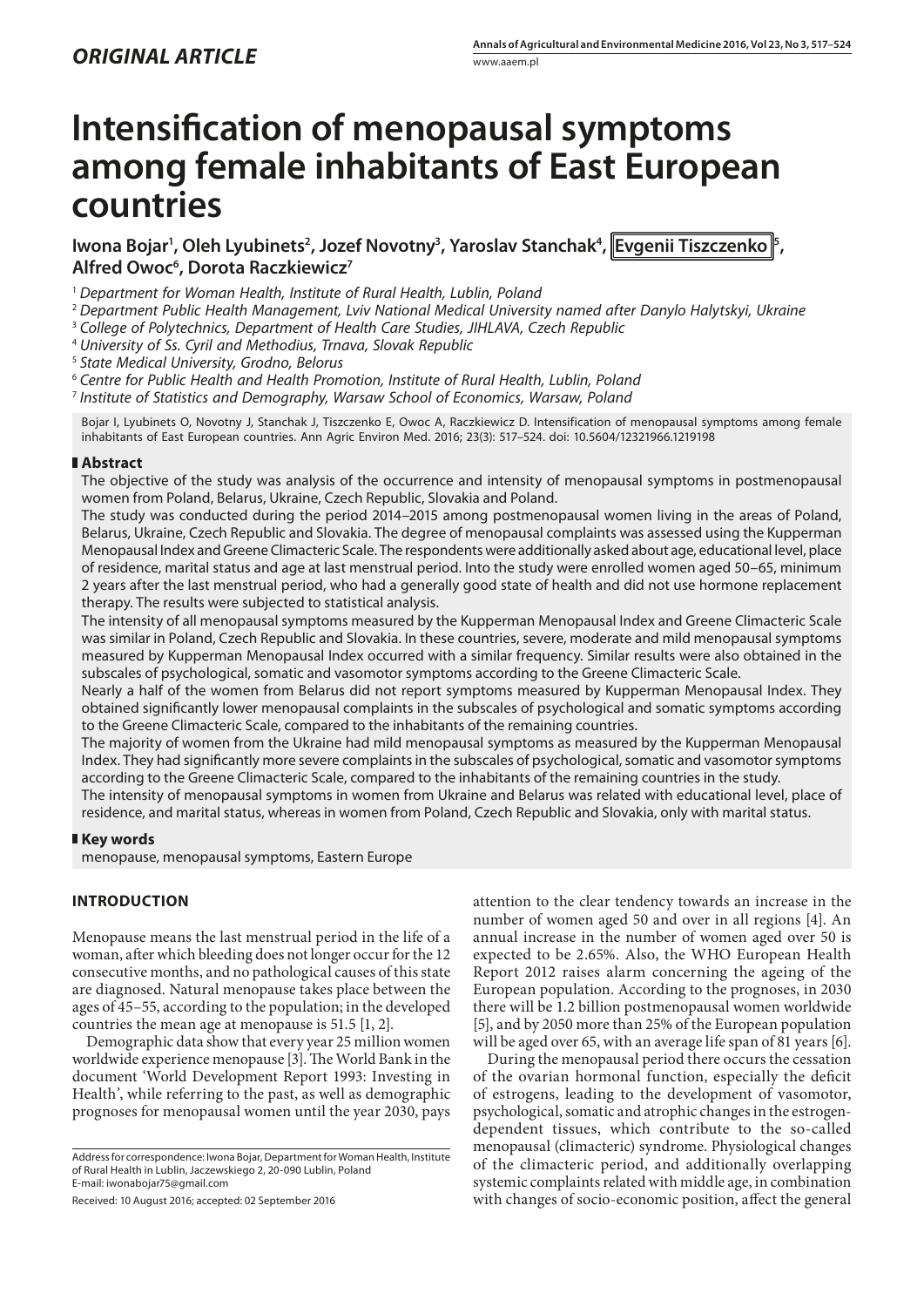physical, psychological and social condition of women, and may exert a negative effect on their quality of life. The intensity of complaints of the menopausal syndrome is usually assessed using the Kupperman Index and Greene Scale [7, 8, 9].

Cultural diversity has a positive or negative effect on the perception of menopause. The factors related with the perception of menopause are associated with the character of experiences and symptoms related with menopause, sources and scope of knowledge concerning menopause, and methods of coping with menopause. The social and cultural platform of the shaping of experiences related with menopause is extremely important, because upon this platform depends whether this is a positive or a negative – unacceptable phenomenon. The individual platform is associated with personality, coping in difficult situations, co-occurring life events and social support. Apart from personality, the quality of life of women after menopause may depend on education and occupational activity [10, 11, 12]. Studies conducted among Turkish women provide evidence that neurotic and introvert women obtain lower evaluations of the quality of life after menopause. On the other hand, agreeability allows the obtaining of higher evaluations of the quality of life in all domains, except for the general assessment of health [13]. Wieder-Huszla et al. also pay attention to the fact that extrovert persons have higher evaluations in all domains of the assessment of the quality of life [11].

The available sources indicate variations in the occurrence of typical menopausal symptoms in various countries. According to the report by the World Health Organization [14], vasomotor symptoms occur in 10–22% of women from Hong Kong, 17% of women in Japan, 23% of women in Thailand, 45% of women in North America, and 80% of women in Denmark. In Poland [15], approximately 31% of women experience vasomotor symptoms, whereas 76% in Norway – [16], 56% in Denmark – [17], and 75% in Finland – [18]. Studies concerning the prevalence of the menopausal symptoms also indicate that vasomotor symptoms are not always the symptoms of which women complain. Other frequently mentioned symptoms are, e.g. the feeling of fatigue and lack of energy [19], stiffness and joints pain [20], sleeplessness [21], nervousness [22], weakness and weariness [23], headaches [24], depression [25], and cognitive disorders [26].

## **OBJECTIVE**

The objective of the study was analysis of the occurrence and intensity of menopausal symptoms in postmenopausal women from Poland, Belarus, Ukraine, Czech Republic and Slovakia.

### **METHODS**

#### **Study group**

The study was conducted during the period 2014–2015 among postmenopausal women living in Poland, Belarus, Ukraine, Czech Republic and Slovakia. For the purpose of the study a website was created containing a questionnaire in all language versions, which was voluntarily completed by the women. In each country there were persons coordinating the study.

The criteria for inclusion into the study were: age 50–65; minimum 2 years after the last menstrual period, generally good state of health, and educational level at least completed primary. The criteria for exclusion from the study were: chronic diseases, an active cancerous disease within the period of 5 years before recruitment; mental diseases in medical history, including depression before menopause; addiction to medicines and alcohol; diagnosed disease with the symptoms of dementia, and use of hormone replacement therapy.

#### **Research instrument**

In all women, the degree of intensity of menopausal symptoms was assessed using the Kupperman Menopausal Index and Greene Climacteric Scale [7]. In addition, the respondents were asked about age, educational level, place of residence, marital status and age at the last menstrual period.

Kupperman Menopausal Index was calculated based on the respondents' replies concerning the intensity of such complaints as: 1) hot flushes, 2) excessive sweating, 3) sleep disorders, 4) irritability, 5) depression, 6) dizziness, 7) lack of energy, 8) osteoarticular pain, 9) headaches, and 10) cardiac arrhythmia. The evaluation scale was as follows: not present – 0, mild – 1, moderate – 2, severely expressed – 3. After the calculation of the scores obtained from answers the respondents were qualified into four groups: lack of symptoms of the menopausal syndrome – below 16 scores, a set of symptoms of mild intensity 17–25 scores, a set of symptoms of moderate intensity 26–30 scores, and a set of symptoms of severe intensity – more than 30 scores.

With respect to the Greene Climacteric Scale, the respondents provided answers according to the scale from 0–3 (the same as in Kupperman Menopausal Index) to 20 questions concerning the occurrence of the following: 1) heart palpitations 2) feeling of tension or nervousness, 3) sleep disorders, 4) irritation, 5) episodes of panic, 6) difficulties with concentration, 7) feeling of fatigue or lack of energy, 8) loss of interests, 9) feeling of sadness, depression, 10) episodes of spasms, 11) irritability, 12. dizziness and syncopes, 13) feeling of tension, pressure in the head, 14) numbness and tingling, 15) headaches, 16) sensory loss in the palms and feet, 17) osteoarticular pain, 18) breathing difficulties, 19) hot flushes, and 20) night sweats. Subsequently, the scores were calculated for the three subscales:

- for the scale of psychological symptoms the results were summed up from the questions 1–11;
- for the scale of somatic symptoms the results were summed up from the questions 12–18;
- for the scale of vasomotor symptoms the results were summed up from the questions 19–20.

#### **Statistical analysis**

Statistical analysis was performed using statistical software package STATISTICA, with the level of significance of p < 0.05. In the Tables and Figures, absolute numbers were presented (*n*) and relative numbers (ratio between the number of units of a given characteristic to the number of the sample expressed in %) for qualitative variables, while for quantitative variables: arithmetic mean values (*M*) and standard deviation (*SD*).

The F test for one-way analysis of variance was applied to compare the intensity of menopausal symptoms measured by the Greene Climacteric Scale between the countries, and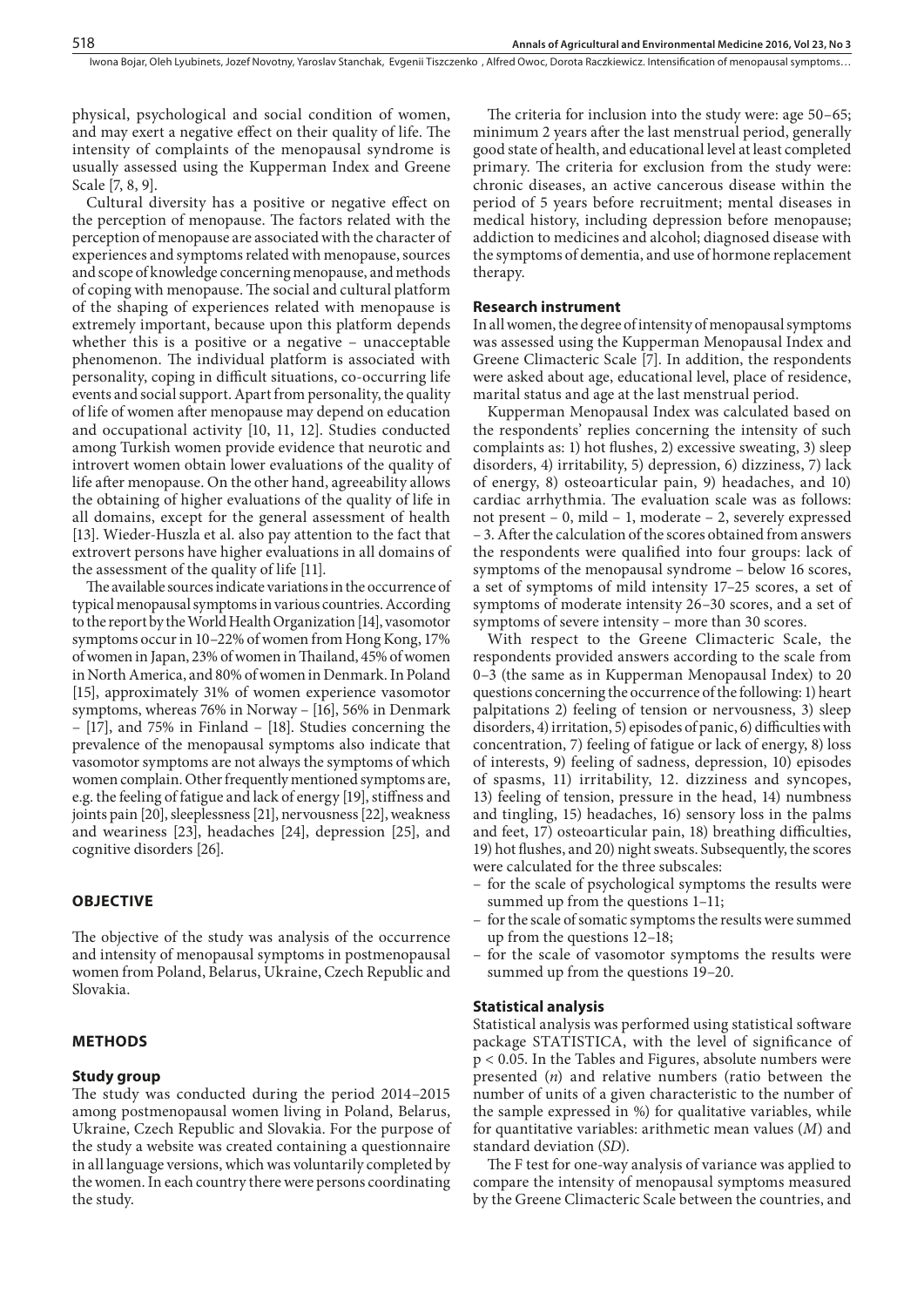between individual levels of education, place of residence, and marital status.

The  $\chi^2$  test for stochastic independence was used to compare the intensity of menopausal symptoms measured by the Kupperman Menopausal Index, between countries, and between individual levels of education, place of residence, and marital status.

Consent for the study was obtained from the Ethical Commission at the Institute of Rural Health in Lublin, Poland.

#### **RESULTS**

The study included 244 women from Poland, 196 from Belarus, 316 from Ukraine, 298 from the Czech Republic, and 306 from Slovakia; mean age from 55.3 to 57.5, and mean age at the last menstrual period from 50.2 to 51.6 for individual countries examined (Tab. 1). Approximately 2/3 of the examined women from each country were married, several percent were never married, more than a dozen percent – divorced or widowed, and the least – separated.

The largest number of women from each country had a secondary school education level, except from Poland where the same number of women had secondary or tertiary education (43% each). The majority of the examined women from Belarus had secondary school education (71%), considerably less (33%) – tertiary education, and 4% – primary education. The largest number of the examined women from the Ukraine had secondary school education (54%), considerably less (26.5%) – tertiary education, and 13% – primary education. Nearly a half of women from the Czech Republic and Slovakia had a secondary education level (46%), followed by tertiary education – approximately 43%, and 11% –primary education.

The majority of the examined women from Belarus lived in cities (75.5%), considerably less – in towns and rural areas (12% each). In each country in the study more than a dozen percent of women lived in rural areas. Nearly a half of women

**Table 2.** Intensity of menopausal symptoms among the examined women – total

| Variable<br>(symptoms)           | Param-<br>eter | Poland      | <b>Belarus</b> | Ukraine        | Czech<br>Republic | Slovakia       |
|----------------------------------|----------------|-------------|----------------|----------------|-------------------|----------------|
| Greene<br>Climacteric<br>Scale   |                |             |                |                |                   |                |
| psychological                    | $M\pm SD$      | $9.1 + 5.5$ | $6.1 \pm 6.3$  | $9.4 + 5.9$    | $9.1 + 5.7$       | $9.1 + 5.7$    |
| somatic                          |                | $6.3 + 3.8$ | $4.0 + 3.5$    | $5.6 + 3.6$    | $6.3 + 3.9$       | $6.3 + 3.9$    |
| vasomotor                        |                | $2.7 + 2.1$ | $2.9 + 1.5$    | $3.1 \pm 1.5$  | $2.5 + 2.1$       | $2.5 + 2.1$    |
| Kupperman<br>Menopausal<br>Index | n (%)          |             |                |                |                   |                |
| none                             |                | 30 (12.30)  | 96 (48.98)     | 88 (27.85)     | 34 (11.41)        | 36 (11.76)     |
| mild                             |                | 77 (31.56)  | 80 (40.82)     | 182<br>(57.59) | 102<br>(34.23)    | 104<br>(33.99) |
| moderate                         |                | 66 (27.05)  | 12(6.12)       | 38 (12.03)     | 78 (26.17)        | 82 (26.80)     |
| severe                           |                | 71 (29.10)  | 8(4.08)        | 8(2.53)        | 84 (28.19)        | 84 (27.45)     |
|                                  |                |             |                |                |                   |                |

from the Ukraine lived in towns (47.5%), slightly less – in cities (36.7%). Approximately 60% of the respondents from Poland, Czech Republic and Slovakia lived in cities, and less than 30% in towns.

The examined women from individual countries differed with respect to the intensity of menopausal symptoms as assessed by the Greene Climacteric Scale: psychological (F=11.948, p<0.001), somatic (F=15.066, p<0.001) and vasomotor ( $F=5.768$ ,  $p<0.001$ ); and by Kupperman Menopausal Index ( $\chi^2$  = 303.319, p<0.001) (Tab. 2).

The examined women from Belarus had significantly lower intensity of psychological symptoms of menopause (6.1, on average), compared to the examined women from the remaining countries, including the highest intensity observed among Ukrainian women (9.4 on average), and slightly lower among women from Poland, Czech Republic and Slovakia (9.1, on average) (Fig.1).

The examined women from Belarus had the lowest intensity of somatic menopausal symptoms (4.0 on average), followed

**Table 1.** Characteristics of women in the study

| Variable                         | Parameter | Poland<br>$(N=244)$ | <b>Belarus</b><br>$(N=196)$ | Ukraine<br>$(N=316)$ | Czech Republic<br>$(N=298)$ | Slovakia<br>$(N=306)$ |
|----------------------------------|-----------|---------------------|-----------------------------|----------------------|-----------------------------|-----------------------|
| Age (years)                      | $M\pm SD$ | $56.4 \pm 3.5$      | $55.3 \pm 2.8$              | $57.5 \pm 4.3$       | $56.6 \pm 3.6$              | $56.5 \pm 3.6$        |
| Age at last menstruation (years) | $M\pm SD$ | $50.2 \pm 2.1$      | $51.2 \pm 1.7$              | $51.6 \pm 2.3$       | $50.2 + 2.8$                | $50.3 \pm 2.1$        |
| <b>Marital status</b>            | $n$ (%)   |                     |                             |                      |                             |                       |
| married                          |           | 160 (65.57)         | 136 (69.39)                 | 214 (67.72)          | 198 (66.44)                 | 202 (66.01)           |
| never married                    |           | 15(6.15)            | 8(4.08)                     | 12 (3.80)            | 18 (6.04)                   | 18 (5.88)             |
| divorced                         |           | 31 (12.70)          | 24 (12.24)                  | 40 (12.66)           | 40 (13.42)                  | 44 (14.38)            |
| widowed                          |           | 28 (11.48)          | 28 (14.29)                  | 50 (15.82)           | 32 (10.74)                  | 32 (10.46)            |
| separated                        |           | 10(4.10)            | 0(0.00)                     | 0(0.00)              | 10(3.36)                    | 10(3.27)              |
| Level of education               | n (%)     |                     |                             |                      |                             |                       |
| primary or basic vocational      |           | 32 (13.11)          | 4(2.04)                     | 40 (12.66)           | 34 (11.41)                  | 34 (11.11)            |
| secondary                        |           | 106 (43.44)         | 140 (71.43)                 | 172 (54.43)          | 138 (46.31)                 | 140 (45.75)           |
| tertiary                         |           | 106 (43.44)         | 52 (26.53)                  | 104 (32.91)          | 126 (42.28)                 | 132 (43.14)           |
| Place of residence               | n (%)     |                     |                             |                      |                             |                       |
| city                             |           | 140 (57.38)         | 148 (75.51)                 | 116 (36.71)          | 178 (59.73)                 | 186 (60.78)           |
| town                             |           | 69 (28.28)          | 24 (12.24)                  | 150 (47.47)          | 82 (27.52)                  | 82 (26.80)            |
| rural area                       |           | 35 (14.34)          | 24 (12.24)                  | 50 (15.82)           | 38 (12.75)                  | 38 (12.42)            |
|                                  |           |                     |                             |                      |                             |                       |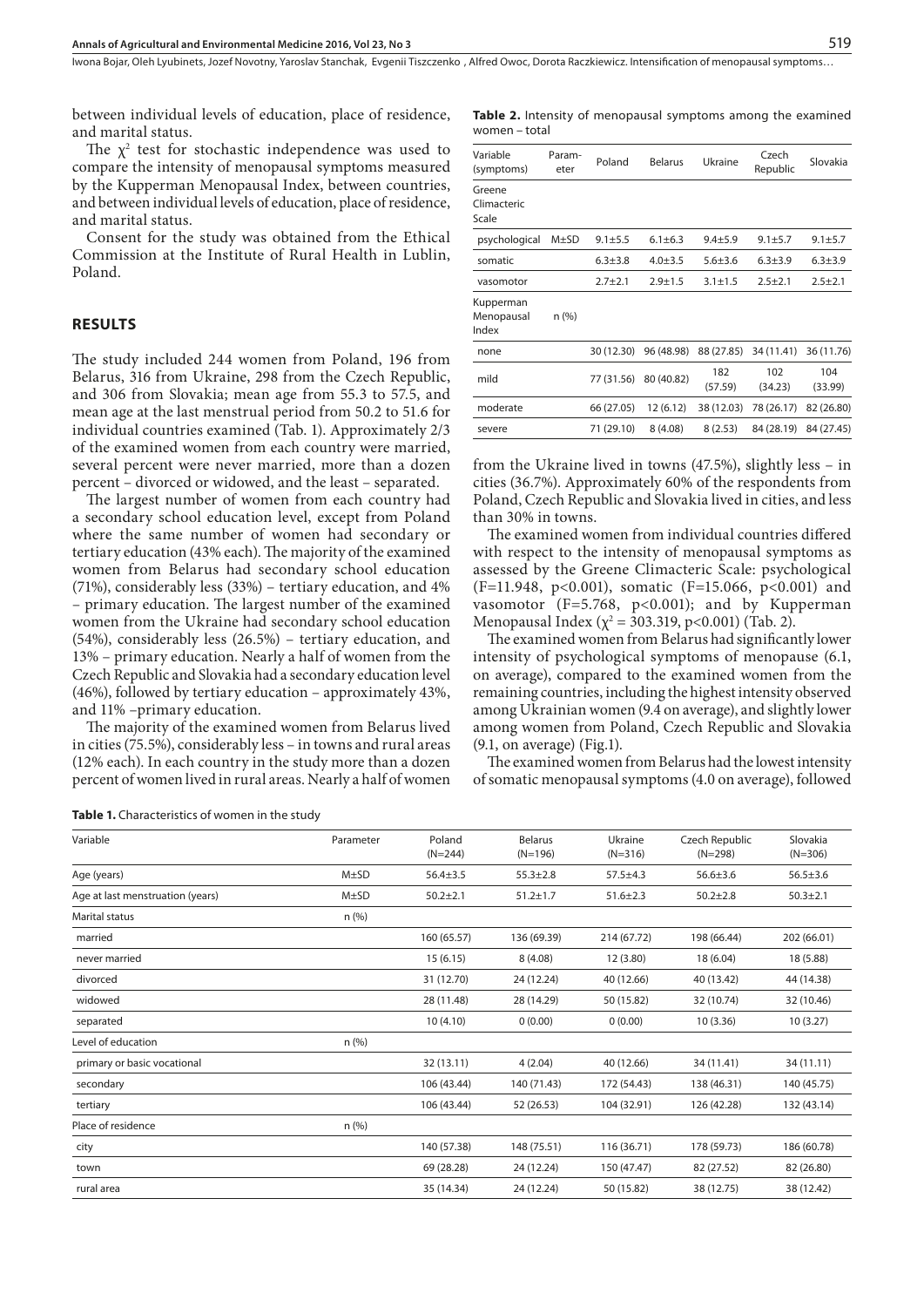by women from Ukraine (5.6 on average), and the highest – women from the remaining countries, i.e. Poland, Czech Republic and Slovakia (6.3 on average), (Fig. 1).

The examined women from Belarus and Ukraine has a significantly lower intensity of vasomotor menopausal symptoms (2.9 and 3.1, on average, respectively), compared to the remaining countries, i.e. Poland, Czech Republic and Slovakia (2.7, 2.5 and 2.5, on average, respectively) (Fig. 1).

The results obtained by the respondents in the three Greene's subscales placed these women between the results for the general population of women (mean values: in the subscale of psychological symptoms 7.42±6.41, in the subscale of somatic symptoms 3.25±3.64, and in the subscale of vasomotor symptoms 1.79±1.12), and the standard for menopausal women (mean values: in the subscale of psychological symptoms 12.33±6.15, in the subscale of somatic symptoms 6.16±4.25, and in the subscale of vasomotor symptoms 4.41±1.79). Only the results obtained by women from Belarus in the subscale of psychological symptoms placed them below the results for the general population.

The structures of the examined women from Poland, Czech Republic and Slovakia, according to the intensity of menopausal symptoms measured by the Kupperman Menopausal Index were similar (Fig. 2). Approximately 12% of these women did not report any menopausal symptoms, 31.5–34.2% had mild, and about 27% moderate, and 27–29% severe. The highest percentage of the examined women from Belarus and Ukraine had no menopausal symptoms (49% and 28%, respectively), also a higher percentage had symptoms of mild intensity (41% and 58%, respectively), and a lower percentage had moderate (6% and 12%, respectively), and severe (4% and 2.5%, respectively).



**Figure 1.** Greene Climacteric Scale – total



**Figure 2.** Kupperman Menopausal Index – total

It was investigated whether any relationships occur between the level of education, place of residence and marital status, and the intensity of menopausal symptoms measured by the Greene Climacteric Scale and Kupperman Menopausal Index in the examined women from five countries in the study (Tab. 3).

Relationships were confirmed between the educational level and the intensity of menopausal symptoms measured by the Greene Climacteric Scale (Figs. 3, 4 and 5):

– in three subscales among the respondents from Ukraine;

– in vasomotor subscale among the respondents from Belarus.

Among the examined women from Ukraine the intensity of psychological, somatic and vasomotor menopausal symptoms was higher the lower the level of education; mean values were equal:

- psychological: primary or basic vocational 11.5, secondary 9.3, tertiary 8.6;
- somatic: primary or basic vocational 6.6, secondary 5.7, tertiary 5.0;
- vasomotor: primary or basic vocational 3.5, secondary 3.3, tertiary 2.7.

Among the respondents from Belarus the intensity of vasomotor menopausal symptoms was higher, the higher their level of education (mean values: primary or basic vocational 1.0, secondary 2.8, tertiary 3.2).

Relationships were found between the educational level and intensity of menopausal symptoms measured by Kupperman Menopausal Index among the examined women from

| Cross     | Menopausal symptoms                               |        | Poland  |        | <b>Belarus</b> |        | Ukraine |        | Czech Republic |        | Slovakia |  |
|-----------|---------------------------------------------------|--------|---------|--------|----------------|--------|---------|--------|----------------|--------|----------|--|
| section   |                                                   |        | p       | test*  | D              | test*  | p       | test*  | р              | test*  | p        |  |
|           | Greene Climacteric Scale - psychological symptoms | 1.017  | 0.363   | 0.228  | 0.796          | 3.617  | 0.028   | 2.381  | 0.094          | 2.172  | 0.116    |  |
| Level of  | Greene Climacteric Scale – somatic symptoms       | 0.019  | 0.981   | 0.666  | 0.515          | 2.799  | 0.050   | 0.040  | 0.961          | 0.040  | 0.961    |  |
| education | Greene Climacteric Scale - vasomotor symptoms     | 0.591  | 0.554   | 4.086  | 0.018          | 5.646  | 0.004   | 1.636  | 0.197          | 1.466  | 0.232    |  |
|           | Kupperman Menopausal Index                        | 6.486  | 0.371   | 14.878 | 0.021          | 9.189  | 0.163   | 7.854  | 0.249          | 5.875  | 0.437    |  |
|           | Greene Climacteric Scale – psychological symptoms | 0.244  | 0.783   | 4.755  | 0.010          | 3.868  | 0.022   | 0.349  | 0.706          | 0.266  | 0.767    |  |
| Place of  | Greene Climacteric Scale – somatic symptoms       | 1.325  | 0.268   | 1.815  | 0.166          | 0.762  | 0.468   | 1.305  | 0.273          | 1.236  | 0.292    |  |
| residence | Greene Climacteric Scale – vasomotor symptoms     | 0.200  | 0.819   | 2.940  | 0.048          | 8.379  | 0.000   | 0.187  | 0.830          | 0.236  | 0.790    |  |
|           | Kupperman Menopausal Index                        | 8.811  | 0.185   | 12.343 | 0.050          | 7.563  | 0.272   | 12.014 | 0.049          | 11.998 | 0.050    |  |
| Marital   | Greene Climacteric Scale – psychological symptoms | 1.600  | 0.175   | 2.425  | 0.047          | 5.701  | 0.001   | 1.310  | 0.266          | 1.839  | 0.121    |  |
|           | Greene Climacteric Scale – somatic symptoms       | 1.896  | 0.112   | 0.883  | 0.451          | 7.703  | 0.000   | 4.046  | 0.003          | 3.788  | 0.005    |  |
| status    | Greene Climacteric Scale - vasomotor symptoms     | 5.750  | < 0.001 | 5.273  | 0.002          | 4.786  | 0.003   | 6.945  | 0.000          | 6.222  | < 0.001  |  |
|           | Kupperman Menopausal Index                        | 25.965 | 0.011   | 34.245 | < 0.001        | 32.165 | < 0.001 | 36.011 | < 0.001        | 34.690 | < 0.001  |  |

**Table 3.** Comparison of Greene Climacteric Scale and Kupperman Menopausal Index according to the level of education, place of residence and marital status

\* F test for analysis of variance provided for the Greene Climacteric Scale and chi-square tests for Kupperrman Menopausal Index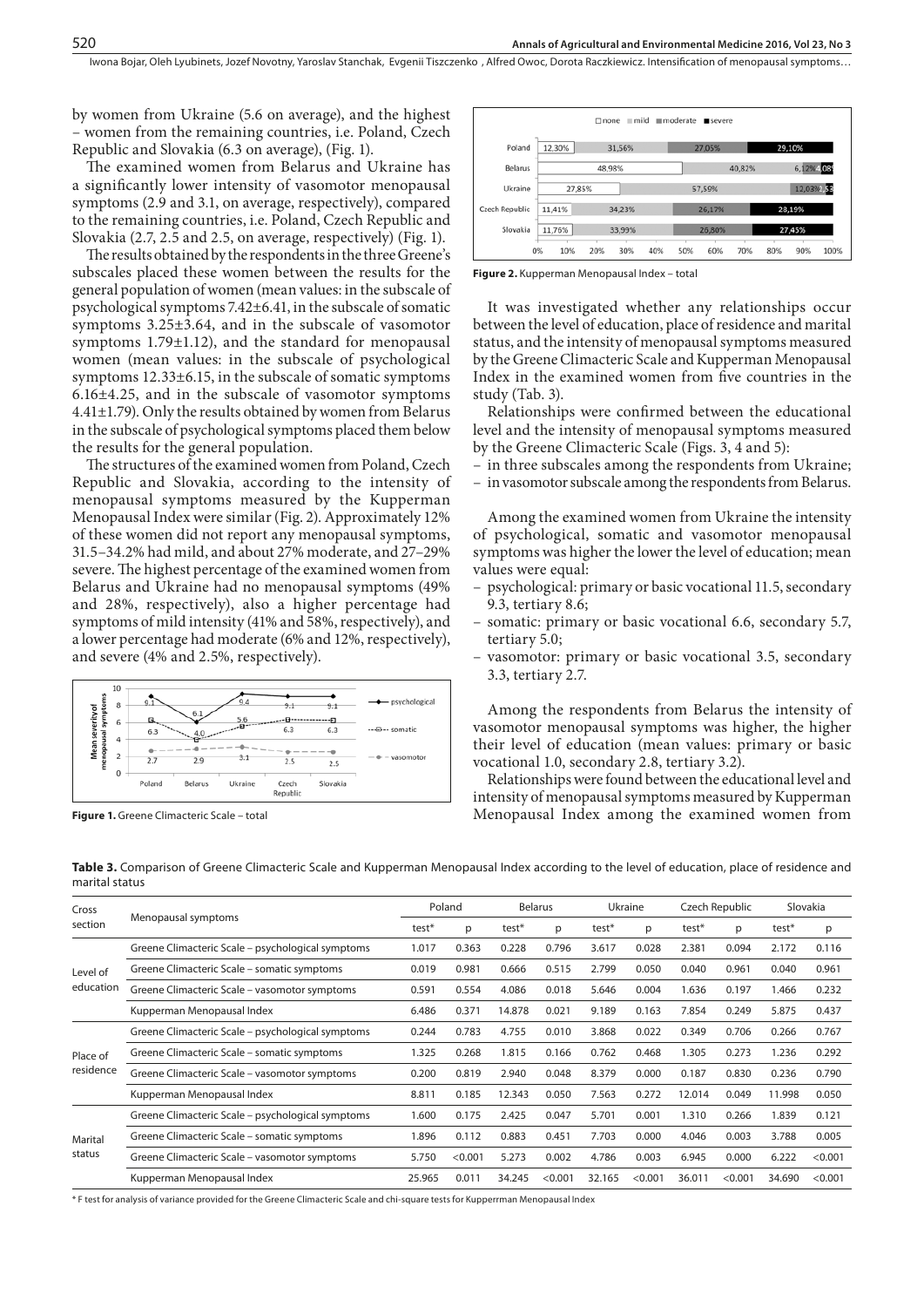Belarus (Fig. 6). The higher the education level, the higher the percentages of more intensive menopausal symptoms among the examined women from Belarus.

Relationships were observed between the place of residence and intensity of psychological and vasomotor menopausal symptoms measured by the Greene Climacteric Scale in the women from Ukraine and Belarus in the study (Figs. 3 and 5). The examined women from towns and rural areas in the Ukraine had a higher intensity of psychological menopausal symptoms (mean values: 10.0 and 10.2, respectively), compared to those living in cities (8.2). The examined women from cities in the Ukraine had the lowest intensity of vasomotor menopausal symptoms (mean 2.8), followed by those from towns (3.1), while this intensity was the highest among women living in rural areas (3.9). Women from towns in Belarus had the highest intensity of psychological menopausal symptoms (mean 8.2), followed by those from cities (6.3), and rural areas (2.8). The examined women from towns in Belarus had the lowest intensity of vasomotor menopausal symptoms (mean 2.5), followed by those from cities (2.8), and rural areas (3.5).

Relationships were found between the place of residence and intensity of menopausal symptoms measured by the Kupperman Menopausal Index among the examined women from Belarus (Fig.7). A half of respondents from towns and cities in Belarus had no menopausal symptoms. Mild intensity of menopausal symptoms was observed in a half of the women from towns, 40.5% of those from cities, and every third respondent from rural area in Belarus. Moderate and severe menopausal symptoms did not occur in the examined women from towns (moderate in 5.4% and severe also in 5.4%), in every sixth – moderate, and in none of the examined women from Belarus – severe.

Relationships were confirmed between the marital status and intensity of menopausal symptoms measured by the Greene Climacteric Scale: psychological in the examined women from the Ukraine; somatic in the examined women from the Ukraine, Czech Republic and Slovakia, vasomotor – in all the countries in the study (Figs. 3, 4 and 5).

The highest intensity of psychological menopausal symptoms was observed among never married women from the Ukraine (mean 15.0), followed by married women (9.6), while the lowest – in those divorced and widowed (mean values 8.0 each). Similarly, never married women from the Ukraine had a significantly higher intensity of somatic menopausal symptoms (mean 10.2), compared to married women (5.5), those widowed (5.2) and divorced (4.9).

The highest intensity of somatic menopausal symptoms was found among the examined widows living in Czech Republic and Slovakia (mean 8.3 each), while the lowest – among those divorced (mean 4.6 and 4.8, respectively). In turn, the moderate intensity of somatic menopausal symptoms occurred in married women (mean 6.4 and 6.3, respectively), never married women (6.3 and 6.2) and those separated (5.8 each).

The highest intensity of vasomotor menopausal symptoms was observed in never married women from all the countries in the study (mean values: Poland 4.1, Belarus and Ukraine 4.5 each, Czech Republic 3.8, Slovakia 3.9), whereas the lowest – in divorced women from four countries, except from the Ukraine (Poland and Slovakia 1.4 each, Belarus 2.2, Czech Republic 1.2).

An moderate intensity of vasomotor menopausal symptoms was observed among the examined married women (Poland, Czech Republic and Slovakia 2.6 each, Belarus 2.9, Ukraine 3.0), widows (Poland 3.3, Belarus 2.7, Ukraine 3.4, Czech Republic and Slovakia 2.9 each) and those separated from the three countries in the study (Poland 3.3, Czech Republic and Slovakia 3.2 each), and divorced from the Ukraine (3.2).

Relationships were confirmed between the marital status and intensity of menopausal symptoms, measured by the Kupperman Menopausal Index in all the countries in the study (Fig. 8). In none of the examined countries were never married and separated women without menopausal symptoms. The highest intensity of menopausal symptoms was noted among women who were separated, the same structures for Poland, Czech Republic and Slovakia: 60% severe, 20% moderate and 20% light. The lowest intensity of menopausal symptoms in these countries was observed among women who were divorced.

The majority of the divorced women in Belarus did not report any menopausal symptoms (83.3%). As many as 47.1% of married women and 42.9% of widows had no menopausal symptoms.

In the Ukraine, more than 70% of married women had mild or moderate menopausal symptoms, while 27.1% – had no menopausal symptoms. Approximately 1/3 of women who were widowed and divorced had no menopausal symptoms, whereas the remaining women experienced symptoms of a mild or moderate intensity. Only 5% of the divorced women in the Ukraine had severe menopausal symptoms.



**Figure 3.** Greene Climacteric Scale psychological symptoms acc. to the level of education, place of residence and marital status



**Figure 4.** Greene Climacteric Scale somatic symptoms acc. to the level of education, place of residence and marital status



**Figure 5.** Greene Climacteric Scale vasomotor symptoms acc. to the level of education, place of residence and marital status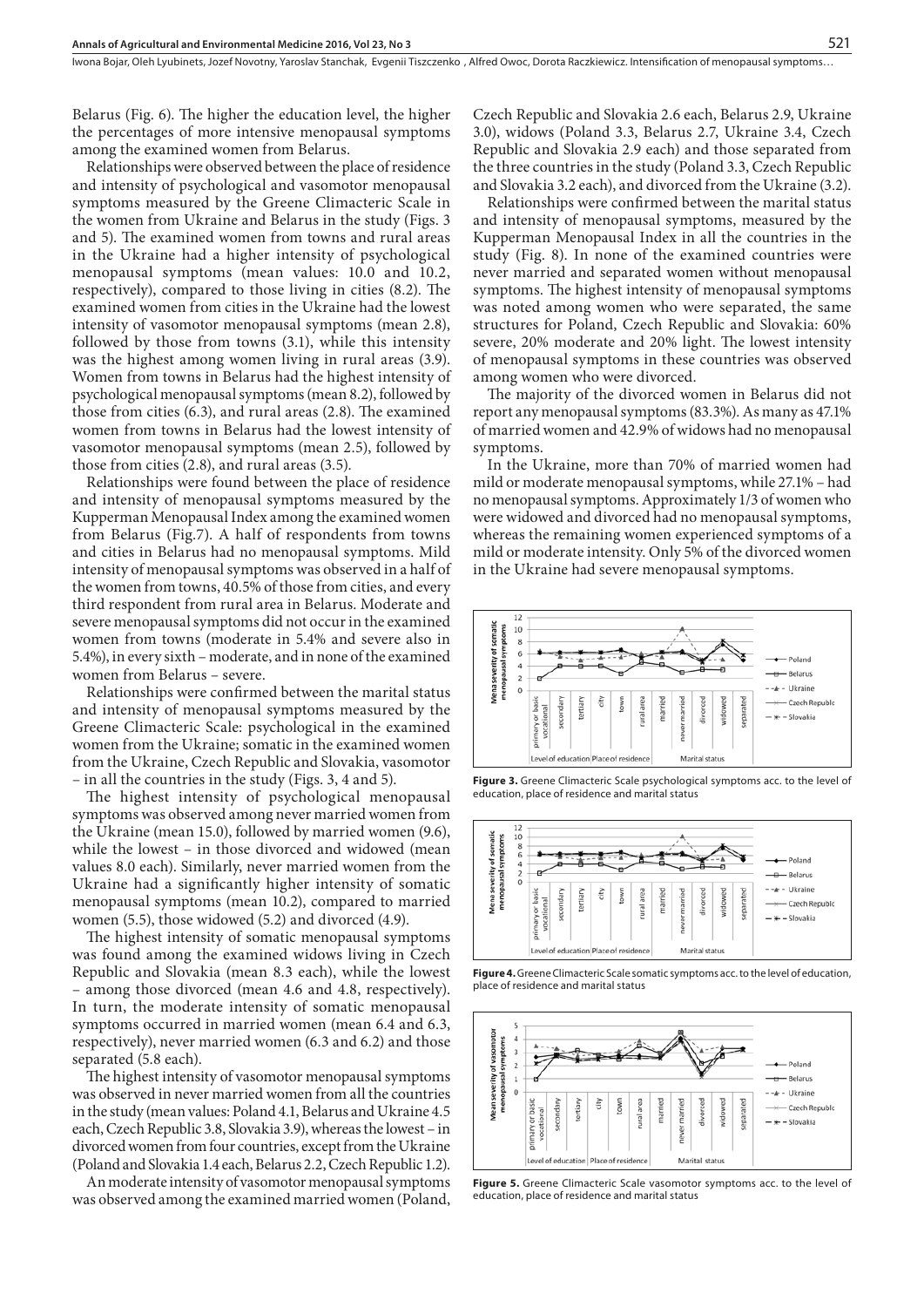|                   |                             | $\Box$ none | mild              | moderate          | severe             |
|-------------------|-----------------------------|-------------|-------------------|-------------------|--------------------|
| Poland            | primary or basic vocational | 18,75%      | 21,88%            | 34,38%            | 25,00%             |
|                   | secondary                   | 11,32%      | 29,25%            | 31,13%            | 28,30%             |
|                   | tertiary                    | 11,32%      | 36,79%            | 20.75%            | 31,13%             |
|                   | primary or basic vocational |             |                   | 100,00%           |                    |
| Belarus           | secondary                   |             | 51,43%            | 37,14%            | 5,71% 5,71%        |
|                   | tertiary                    | 38,46%      |                   | 53,85%            | 7,699              |
|                   | primary or basic vocational | 15,00%      |                   | 70,00%            | 15,00%             |
| Ukraine           | secondary                   | 26,74%      |                   | 58,14%            | 11,63%3,49         |
|                   | tertiary                    | 34,62%      |                   | 51,92%            | 11,54% 1,9         |
|                   | primary or basic vocational | 17,65%      | 29,41%            | 35.29%            | 17,65%             |
| Republic<br>Czech | secondary                   | 10,14%      | 30,43%            | 28,99%            | 30,43%             |
|                   | tertiary                    | 11,11%      | 39,68%            | 20,63%            | 28,57%             |
|                   | primary or basic vocational | 17,65%      | 29,41%            | 35,29%            | 17,65%             |
| Slovakia          | secondary                   | 10.00%      | 31,43%            | 28,57%            | 30,00%             |
|                   | tertiary                    | 12,12%      | 37,88%            | 22,73%            | 27,27%             |
|                   |                             | 0%<br>10%   | 20%<br>30%<br>40% | 50%<br>60%<br>70% | 80%<br>90%<br>100% |

**Figure 6.** Kupperman Menopausal Index acc. to the education level

| Poland            | city       | 15,00% | 29,29% |        | 28,57% | 27,14% |        |
|-------------------|------------|--------|--------|--------|--------|--------|--------|
|                   | town 4,35% |        | 37,68% | 23.19% |        | 34,78% |        |
|                   | rural area | 17,14% | 28,57% |        | 28,57% | 25,71% |        |
|                   | city       |        | 48.65% |        |        |        |        |
| Belarus           | town       |        | 50,00% |        | 50,00% |        | 0,00   |
|                   | rural area |        | 50,00% |        | 33,33% |        | 16,67% |
|                   | city       | 27,59% |        | 60.34% |        |        | 12,07% |
| Ukraine           | town       | 28.00% |        | 56,00% |        | 12,00% | 4,00   |
|                   | rural area | 28,00% |        | 56,00% |        | 12,00% | 4,00   |
|                   | city       | 13,48% | 29,21% | 29.21% |        | 28,09% |        |
| Republic<br>Czech | town 4,88% |        | 41,46% | 21,95% |        | 31,71% |        |
|                   | rural area | 15,79% | 42,11% |        | 21,05% | 21,05% |        |
|                   | city       | 13.98% | 29.03% | 30,11% |        | 26,88% |        |
| Slovakia          | town       | 4,88%  | 41,46% | 21,95% |        | 31,71% |        |
|                   | rural area | 15,79% | 42,11% |        | 21,05% | 21,05% |        |

**Figure 7.** Kupperman Menopausal Index acc. to the place of residence



**Figure 8.** Kupperman Menopausal Index acc. to marital status

## **DISCUSSION**

Mean age at the last menopause for individual countries in the study was from 50.2 to 51.6, and was similar to the age at menopause in other European countries [1, 2, 27].

The symptoms which occur during the peri- and postmenopausal period are caused by hormonal changes taking place in the body of a woman due to the cessation of the hormonal ovarian function, related with total exhaustion of ovarian follicles, the loss of which begins as early as during the foetal period, and accelerates over the age of 35 [28], and even six times in women aged over 39 [29, 30].

Women at peri-menopausal age report so-called menopausal symptoms with varied frequency [31, 32]. Some of these symptoms are clearly ascribed to the effect of a decreased synthesis of sex hormones (e.g. vasomotor symptoms), while others may have a multi-factor etiology (e.g. mood swings). The constellation of symptoms occurring in this period of life is often described as a menopausal or climacteric syndrome; however, there is no uniform definition of this syndrome. Many cohort and cross-sectional studies have been conducted in order to characterize menopausal symptoms [30, 33–36]. The majority of reports regularly mention hot flushes and vaginal dryness. Other symptoms, such as sleep disorders, sexual problems, and mood changes have not always been present. Differences in this respect are observed in individual regions of the world.

In our study, the women from Belarus had a significantly lower intensity of psychological menopausal symptoms than women from the remaining countries. The highest intensity of psychological menopausal symptoms was observed in women from Ukraine, and slightly lower in those from Poland, Czech Republic and Slovakia. In turn, women from Belarus had the lowest intensity of somatic menopausal symptoms, followed by women from Ukraine, while the highest intensity was noted among women from the remaining countries, i.e. Poland, Czech Republic and Slovakia. Women from Belarus and Ukraine had a significantly lower intensity of vasomotor menopausal symptoms than women from the remaining countries, i.e. Poland, Czech Republic and Slovakia.

The intensity of menopausal symptoms measured by the Kupperman Menopausal Index was similar in all the countries in the study. Approximately 12% of these women did not experience menopausal symptoms, 1/3 had mild, about 27% moderate, and 27–29% severe symptoms. The highest percentage of women from Belarus and Ukraine did not have any menopausal symptoms, or these symptoms were mild.

Vasomotor symptoms are classified into the so-called early consequences of menopause and concern approximately 40% of premenopausal women and as many as 85% of postmenopausal women [1, 39].

The intensity of menopausal symptoms in 1,025 Greek women indicates that 30% of them experienced moderate or severe menopausal symptoms, 39% of women complained of vasomotor symptoms, 21% – psychological symptoms, 6% – psychosomatic symptoms, and 34.5% – sexual disorders [40].

Zhang et al., in their study concerning 2,429 women in Taiwan aged 40–59, found that as many as 50% of the examined women had no menopausal symptoms. Mild symptoms measured by the Kupperman Menopausal Index were observed in 30% of these women, moderate – in 18.5%, and severe symptoms occurred in 2.5% of the study participants. The most frequent five symptoms were: fatigue, osteoarticular/muscular pain, low libido, sleeplessness and nervousness. Also, 55% of the examined women declared difficulties with falling asleep [41]. Zhang pays attention to the ethical differences in the domination of particular menopausal symptoms. The researcher reports that 68.1– 93.7% of Caucasian women experienced at least one symptom of the climacteric period; whereas in Chinese and Japanese women this was 49.8%. Menopausal symptoms in the Caucasian race are also characterized by a higher intensity [41, 42]. The researcher confirmed that among Chinese women menopausal symptoms are manifested mainly as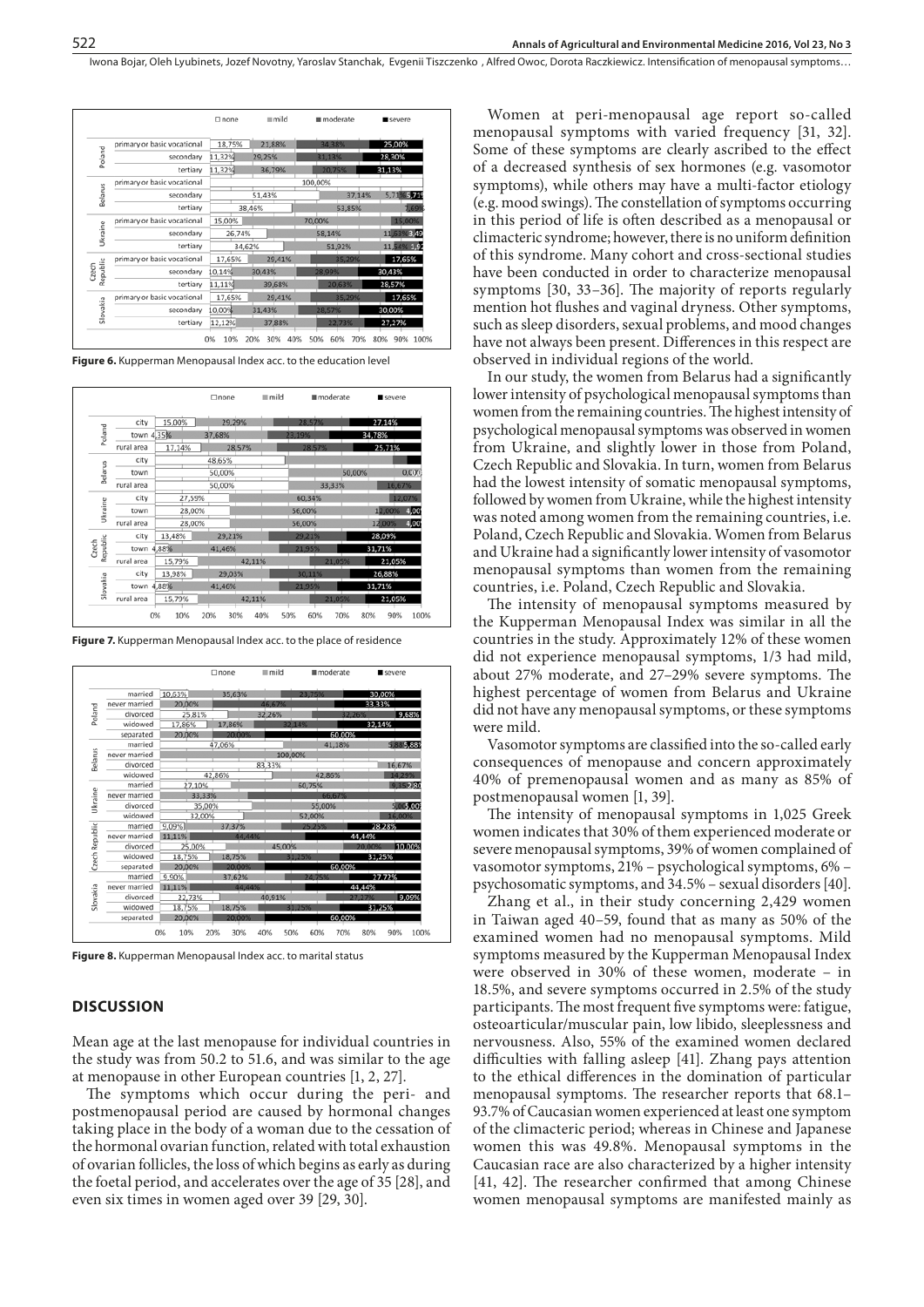osteoarticular symptoms, memory disorders, easy fatigue, whereas in Caucasian women there occur typical climacteric symptoms in the form of hot flushes and night sweats [42].

Gold also pays attention to the more rare occurrence of hot flushes and night sweats in Chinese and Japanese women (17.6%), compared to Afro-American women (45.6%), Hispanic women (35.4%), or Caucasian women (31.2%). The researcher reports that from among all menopausal symptoms, vasomotor symptoms occur most frequently in Afro- American women, whereas difficulties with falling asleep are most frequent among Caucasian women [43]. Similarly, based on the results of own study, Anderson states that Chinese and Japanese women have a lower frequency of menopausal symptoms, compared to Caucasian women, except for memory disorders and heart palpitations, which are more typical of this race [44]. Islam pays attention to the prevalence among Asian women of physical symptoms, over psychological vasomotor and sexual symptoms [45], by which they differ from the women in the presented study.

In our study, it was confirmed that the intensity of menopausal symptoms was related with the level of education, place of residence, and marital status of the examined women.

The examined women from the Ukraine had a higher intensity of psychological, somatic and vasomotor menopausal symptoms the lower their education level. The situation was different among women living in Belarus, who showed the intensity of vasomotor menopausal symptoms the higher their level of education.

The examined women from towns or rural areas in the Ukraine had a higher intensity of psychological menopausal symptoms, compared to those from cities. Nevertheless, the examined women from cities in the Ukraine had the lowest intensity of vasomotor menopausal symptoms, a higher intensity of these symptoms observed among women from towns, and the lowest – in rural women. It was different in Belarus: women from towns had the highest intensity of psychological menopausal symptoms, followed by those from cities, and rural women. Women from towns in Belarus had the lowest intensity of vasomotor menopausal symptoms, followed by those from cities and from rural areas.

In addition, own study showed relationships between marital status and the intensity of menopausal symptoms: psychological – in the examined women from the Ukraine; somatic – in women from Ukraine, Czech Republic and Slovakia; and vasomotor in all countries in the study.

Similar to the presented study of women from the countries of similar culture and traditions, other researchers report many discrepancies concerning the occurrence, intensity and conditioning of menopausal symptoms.

In the study by Skrzypulec et al. it was found that the intensity of menopausal symptoms increases with: women's age, living alone, and poor material standard [46]. Gharaibeh mentions a significant relationship between the severity of menopausal symptoms and age, lack of family, low education level, and poor state of health [47]. In turn, Krajewska, after analyzing the quality of life of menopausal women in Poland and Greece, observed that women who have tertiary education level experience climacteric symptoms considerably more mildly than those with vocational education [48]. Bień confirms a correlation between severe menopausal symptoms measured by the Kupperman Index, and lower education level, lack of employment, and living in a rural area [49]. Similar results were obtained by Li among Swedish women,

who found that women with tertiary education experience less menopausal symptoms [50].

Completely different results were obtained by Joseph among women living in India. The researcher observed that women who had tertiary education level complained of a larger number of menopausal symptoms [51]. The situation when better educated women report more menopausal symptoms was also confirmed among the examined women from Taiwan [52]. In the Polish study by Makara –Studzińska the situation was the opposite, i.e. women with the most severe menopausal symptoms were the worst educated [53].

The diversity of the above-mentioned results of studies conducted among similar and culturally different groups of menopausal women indicated the need for systematic, uniform worldwide studies concerning the problems related with the course of menopause.

#### **SUMMARY**

- 1. The intensity of all menopausal symptoms measured using the Kupperman Menopausal Index and Greene Climacteric Scale was similar in Poland, the Czech Republic and Slovakia. Severe, moderate and mild menopausal symptoms measured by the Kupperman Menopausal Index occurred in these countries with a similar frequency. The results were also similar with respect to the Green Climacteric subscales of psychological, somatic and vasomotor symptoms.
- 2. Nearly a half of the women from Belarus did not report any menopausal symptoms measured by the Kupperman Menopausal Index. In the Greene Climacteric sub-scales of psychological and somatic symptoms they obtained significantly lower results (lighter complaints), compared to the inhabitants of the remaining countries in the study.
- 3. The majority of women from Ukraine experienced mild menopausal symptoms measured using the Kupperman Menopausal Index. In the subscale of psychological and vasomotor symptoms they obtained significantly higher results (more severe complaints) than the inhabitants of the remaining countries in the study.
- 4.The intensity of menopausal symptoms in women from Ukraine and Belarus was related with educational level, place of residence and marital status, whereas in Poland Czech Republic and Slovakia – only with marital status.

## **REFERENCES**

- 1. Grycewicz J, Cypryk K. Wpływ hormonów płciowych na występowanie zaburzeń metabolicznych u kobiet w okresie menopauzy. Prz Menopauz. 2008; 1: 29–37.
- 2. Skałba P. Endokrynologia ginekologiczna. Wydawnictwo Lekarskie PZWL. Wyd III 2008 Rozdz 11: 307–333.
- 3. Bielawska-Batorowicz E. Koncepcje menopauzy. Część I– ujęcie demograficzne i kulturowe. Prz Menopauz. 2005; 2: 10–18.
- 4. Szkup-Jabłońska M, Tutaj E, Jurczak A, Wieder-Huszla S, Brodowska A, Grochans E. Wpływ warunków socjodemograficznych na jakość życia kobiet w okresie pomenopauzalnym. Perinatologia, Neonatologia i Ginekologia. 2012; 1(5): 34–38.
- 5. Jędrzejuk D. Wiek menopauzy uwarunkowania demograficzne. W: Endokrynologia kliniczna. Milewicz A (red.). Polskie Towarzystwo Endokrynologiczne, Wrocław 2012.
- 6. World Health Organization. The European health cohort 2012. Charting the way to well-being.
- 7. Skałba P. Objawy wypadowe. W: Endokrynologia kliniczna. Milewicz A (red.). Polskie Towarzystwo Endokrynologiczne, Wrocław 2012.